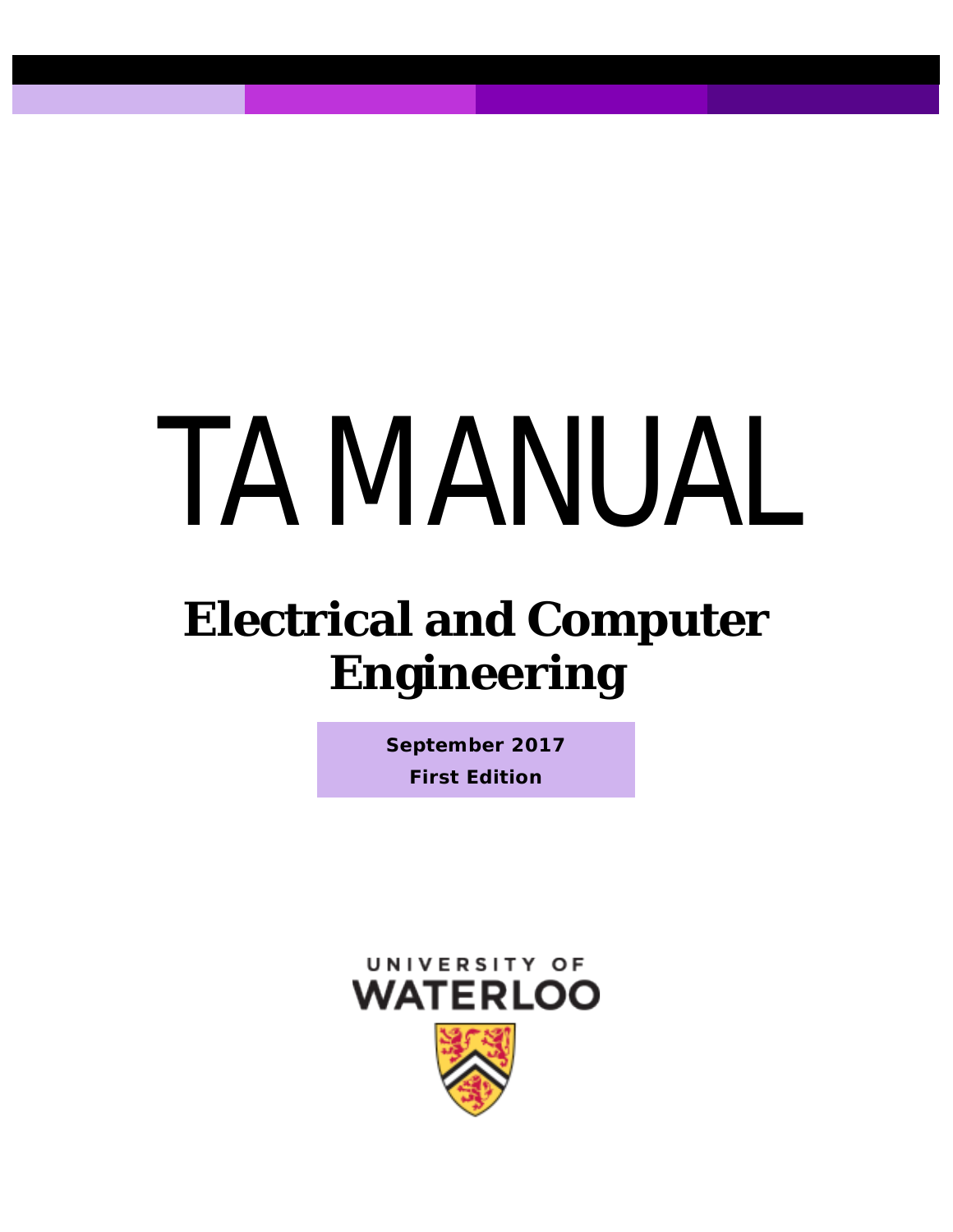# **CONTENTS**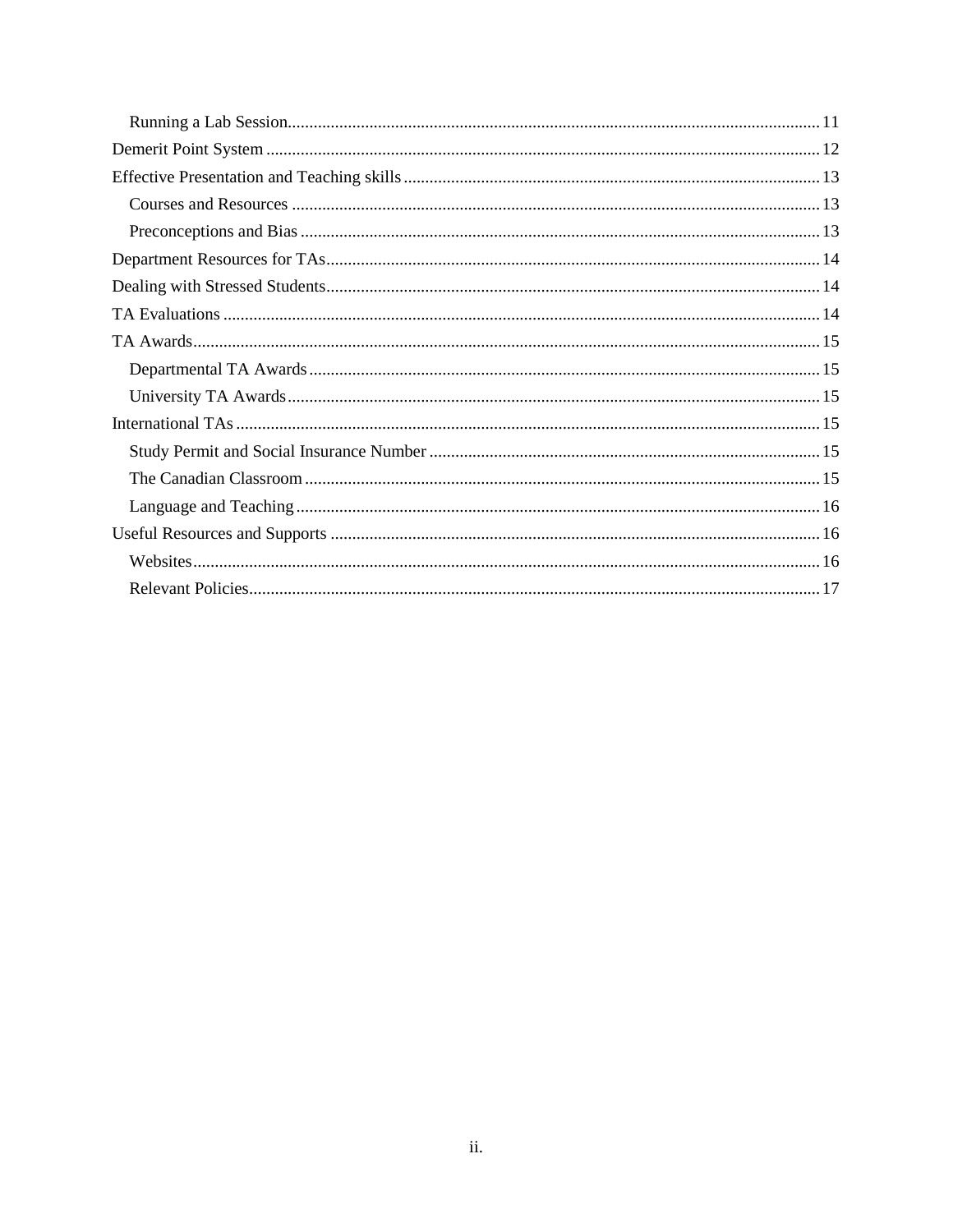#### <span id="page-3-0"></span>**INTRODUCTION**

Teaching Assistants (TA) are an important part of the classroom environment at the University of Waterloo. They enhance the student learning experience by complementing the activities of the course instructor. TAs are responsible for numerous tasks including tutoring, marking, laboratory and/or project assistance, office hours, proctoring exams, and other duties assigned by course instructors. TAs must demonstrate a mastery of the course material and be able to convey that knowledge to students in an effective and accessible way. TAships allow students to develop critical skills in teaching and communication which are of great value in the workplace.

This manual is meant to help students navigate the roles and responsibilities of being a TA in the Department of Electrical and Computer Engineering. It will provide an overview of the application process, expectations of holding a TAship, the policies and regulations governing TAs, as well as address many common questions and concerns graduate students have. While this manual is not a comprehensive guide to teaching assistantships it should provide you with the information and resources needed to be an effective member of the University of Waterloo teaching community.

#### <span id="page-3-1"></span>**Contact Information**

**Susan Widdifield** Graduate Funding Coordinator [swiddifield@uwaterloo.ca](mailto:swiddifield@uwaterloo.ca)

**Simarjeet Saini** Faculty TA Coordinator [simarjeet.saini@uwaterloo.ca](mailto:simarjeet.saini@uwaterloo.ca)

**James Barby** Senior Associate Chair [jabarby@uwaterloo.ca](mailto:jabarby@uwaterloo.ca)

**ECE GSA TA Representative** [ECE GSA website](https://uwaterloo.ca/electrical-computer-engineering-graduate-student-association/about/people)

**Sarah Landy** Manager – Graduate Studies [sarah.landy@uwaterloo.ca](mailto:sarah.landy@uwaterloo.ca)

**Trevor Smouter** Lab Director, Teaching [trevor.smouter@uwaterloo.ca](mailto:trevor.smouter@uwaterloo.ca)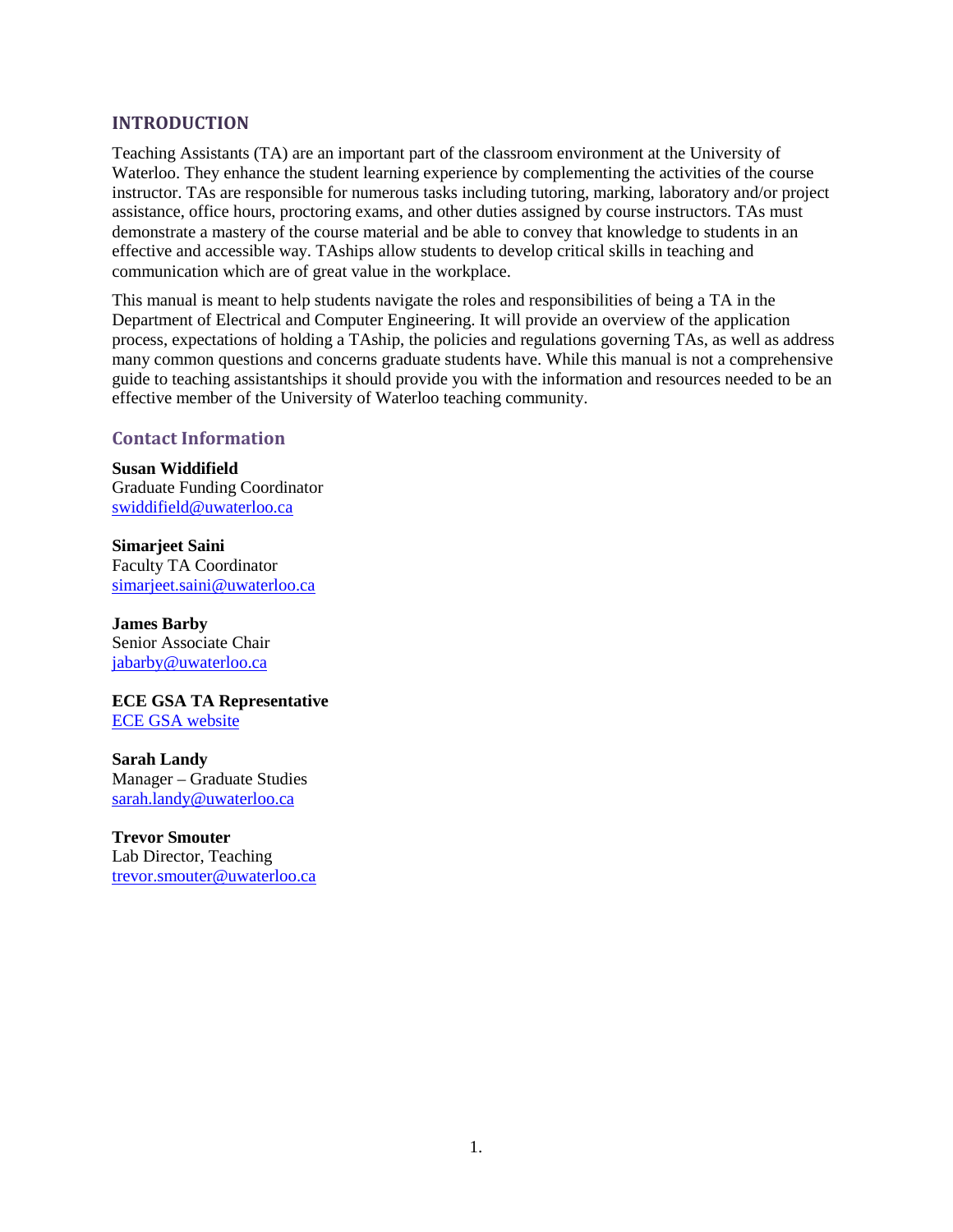#### <span id="page-4-0"></span>**TA STRUCTURE AND WEIGHTINGS**

The Ontario Ministry of Education and Training restricts the employment of all full-time graduate students to a maximum average of 10 hours per week. This policy is outlined in the [Guidelines for](https://uwaterloo.ca/graduate-studies/current-students/policies-guidelines-and-student-responsibilites/guidelines-graduate-student-support)  [Graduate Student Support](https://uwaterloo.ca/graduate-studies/current-students/policies-guidelines-and-student-responsibilites/guidelines-graduate-student-support) and in the [Graduate Studies Calendar.](https://uwaterloo.ca/graduate-studies-academic-calendar/general-information-and-regulations/full-time-students) As such, Graduate Teaching Assistants enrolled in a full-time program may not hold other positions within or outside the university, such as a Research Assistantship, a Sessional appointment, or other employment exceeding a total of 170 hours per term.

Teaching assistantships are allocated based on a 17 week term to a maximum of 170 hours per term or 10 hours per week average. The Faculty of Engineering has assigned a full TAship (1.0) a value of 130 hours and a half TAship (0.5) a value of 65 hours. Based on this weighting scheme, the maximum TA a student can hold in a given term is 1.3 or 170 hours. TAships cannot be weighted less than 0.3 or 39 hours.

The Department of Electrical and Computer Engineering does not permit students to hold more than one TAship per term regardless of weight except in some exceptional circumstances where the same course instructor would like to use a single student for two courses in a given term. Even in these rare cases, the total number of hours cannot exceed 170. This rule is in place to avoid potential time conflicts with over lapping classes, exams, and marking.

#### <span id="page-4-1"></span>**Lectures, Tutorials and Labs**

TAships typically cover three different classroom environments; lectures, tutorials and labs. Each of these classrooms offers different responsibilities a different set of challenges to the TA.

Most courses, undergraduate and graduate, have a lecture component. Lectures typically take place in a traditional classroom setting and meet one to four times per week for a total contact time of two to four hours. Class size will vary from course to course but lectures usually have a large instructor to student ratio. TAs working in lecture courses will usually have marking and office hours as their primary responsibilities.

Tutorials are designed to provide students with additional information and assistance on the course material presented in the lectures. Only undergraduate courses have tutorial components. Usually tutorials meet once a week for a total contact time of one to three hours. Tutorials in Engineering are typically problem solving sessions where lecture material is applied to problem sets but may also be conducted as an open discussion of material. Their size will vary from course to course, especially if attendance is optional, and, like lectures, usually have a large instructor to student ratio. TAs working in tutorials will have tutorial preparation and delivery as their primary responsibilities.

Lab sessions take place in a specially designed room containing particular equipment which is required for hands on observation, participation, experimentation, or practice. Only undergraduate courses have lab components. Normally there are one to three meetings per week for a total contact time of one to three hours. Labs are an opportunity for students to apply course material in a practical setting and, as such, require a great deal of knowledge application on the part of the TA. Lab sections are typically smaller and have a lower instructor to student ratio. TAs working in labs will have lab preparation, delivery and marking as their primary responsibilities. Depending on the lab, additional safety training may be required to be completed by the TA.

#### <span id="page-4-2"></span>**TA TRAINING**

#### <span id="page-4-3"></span>**ExpecTAtions**

All TAs are expected to complete online and in person training before holding a TAship. The Faculty of Engineering offers **mandatory** training for all TAs twice a year in the [ExpecTAtions workshop.](https://uwaterloo.ca/engineering/events/expectations-teaching-assistant-workshop) This is a two-day workshop, typically held in December and April, that aims to prepare Engineering graduate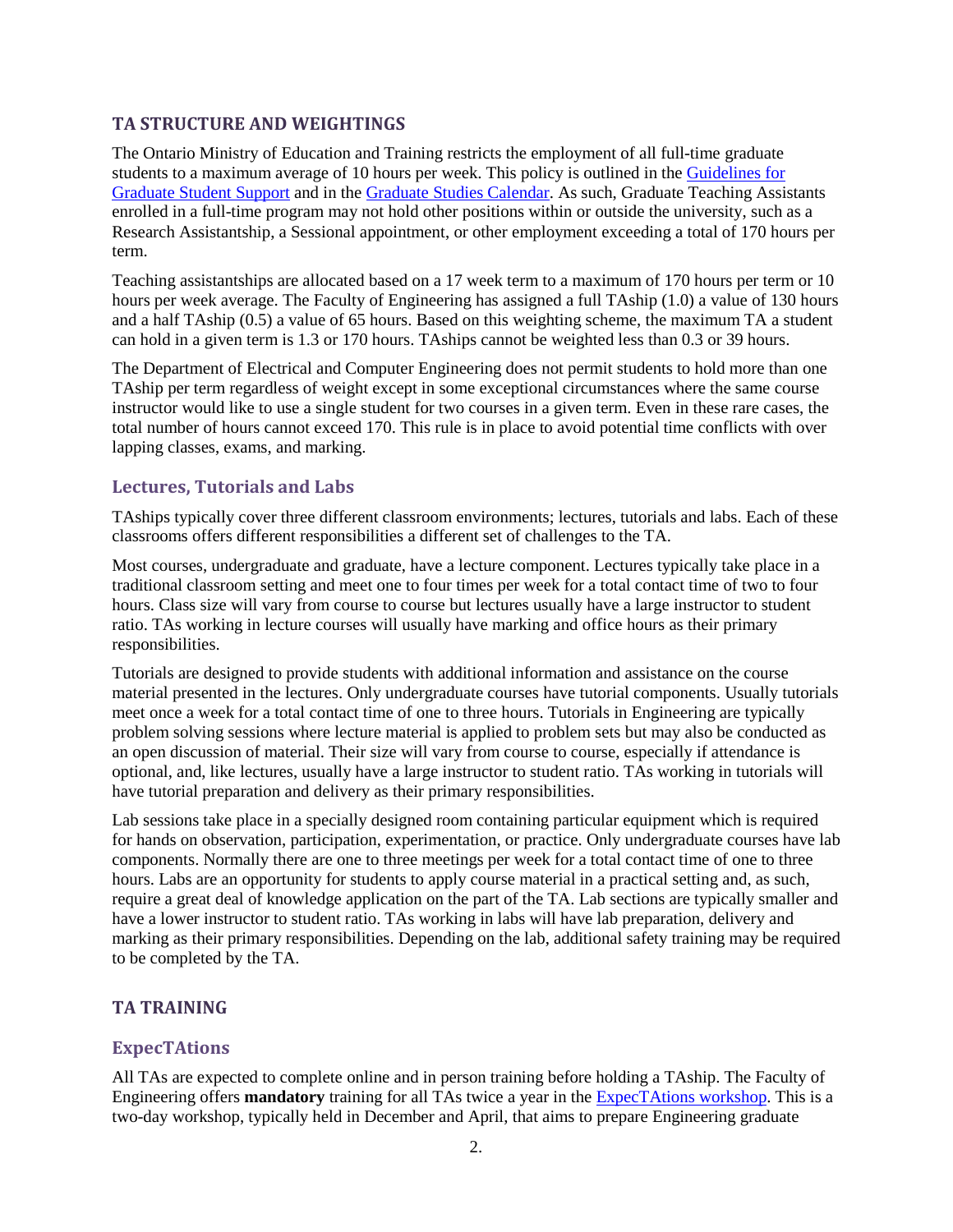students to undertake TAships. Students who successfully complete the workshop receive a certificate of completion and are eligible to TA in future terms. The ExpecTAtions workshop only needs to be completed once.

In the workshop you will work in small, discipline-specific groups of 12 people or less. Each group has a faculty mentor and a senior student mentor assigned to them. These mentors will lead the training activities and augment the workshop with their own personal experiences and perspectives on TAing. In the workshop, students will learn about the roles and responsibilities of TAs, practise giving lessons and marking student work, and examine the working relationships between TAs, professors and students.

In addition to group work, the ExpecTAtions workshop also has an online component where students are required to complete a series of modules develop by the Center for Teaching Excellence (CTE) that cover harassment and discrimination, academic integrity, and health and safety.

# <span id="page-5-0"></span>**Department Specific Training**

The Department of Electrical and Computer Engineering holds a department specific workshop for all ExpecTAtions workshop participants in the afternoon of the first day. This session is comprised of two presentations given by the ECE Teaching Fellow, Prof. David Wang, and the Graduate Attributes Lecturer, Prof. Derek Wright. These two dynamic and engaging faculty members will impart their wisdom and experiences to workshop participants highlighting the keys to being a successful and effective TA in all classroom environments. Students who do not attend the department training session will not be awarded the certificate of completion for the ExpecTAtions workshop, will have any existing TA offers will withdrawn, and will not be eligible to hold a TAship until all parts of the workshop have been successfully completed.

# <span id="page-5-1"></span>**Safety Training**

As employees of the university, all TAs are required to complete the following mandatory training;

- **SO1001** [Employee Safety Orientation](https://uwaterloo.ca/safety-office/training/training-programs)
- SO2017 [WHMIS 2015 for Employees](https://uwaterloo.ca/safety-office/news/new-whmis-2015-training-course)
- **SO1081 [Workplace Violence Awareness](https://uwaterloo.ca/safety-office/training/training-programs)**
- **SO1100 [Supervisor Safety Awareness](https://uwaterloo.ca/safety-office/training/training-programs)**
- [Accessible Customer Service Training](https://uwaterloo.ca/disability-services/customer-service-standard-and-training)

These courses are available online. If you are assigned as a lab TA you may be required to take additional training sessions. Your Lab Instructor will inform you if this is the case. Failure to complete all required lab/workplace safety training courses prior to the start of the term will result in immediate termination.

# <span id="page-5-2"></span>**Center for Teaching Excellence (CTE) Resources**

The [Center for Teaching Excellence](https://uwaterloo.ca/centre-for-teaching-excellence/support-graduate-students) (CTE) at the University of Waterloo has excellent resources for graduate students and TAs including:

- Three certificate programs in University teaching
- Individual Fundamentals of University Teaching [workshops,](https://uwaterloo.ca/centre-for-teaching-excellence/events/audience/73)
- A special course for international TAs called CTE 210: [Preparing to Teach](https://uwaterloo.ca/centre-for-teaching-excellence/events/audience/73) at UW,
- An opportunity to have your teaching observed and receive feedback.

All of these resources are available to UW students free of charge.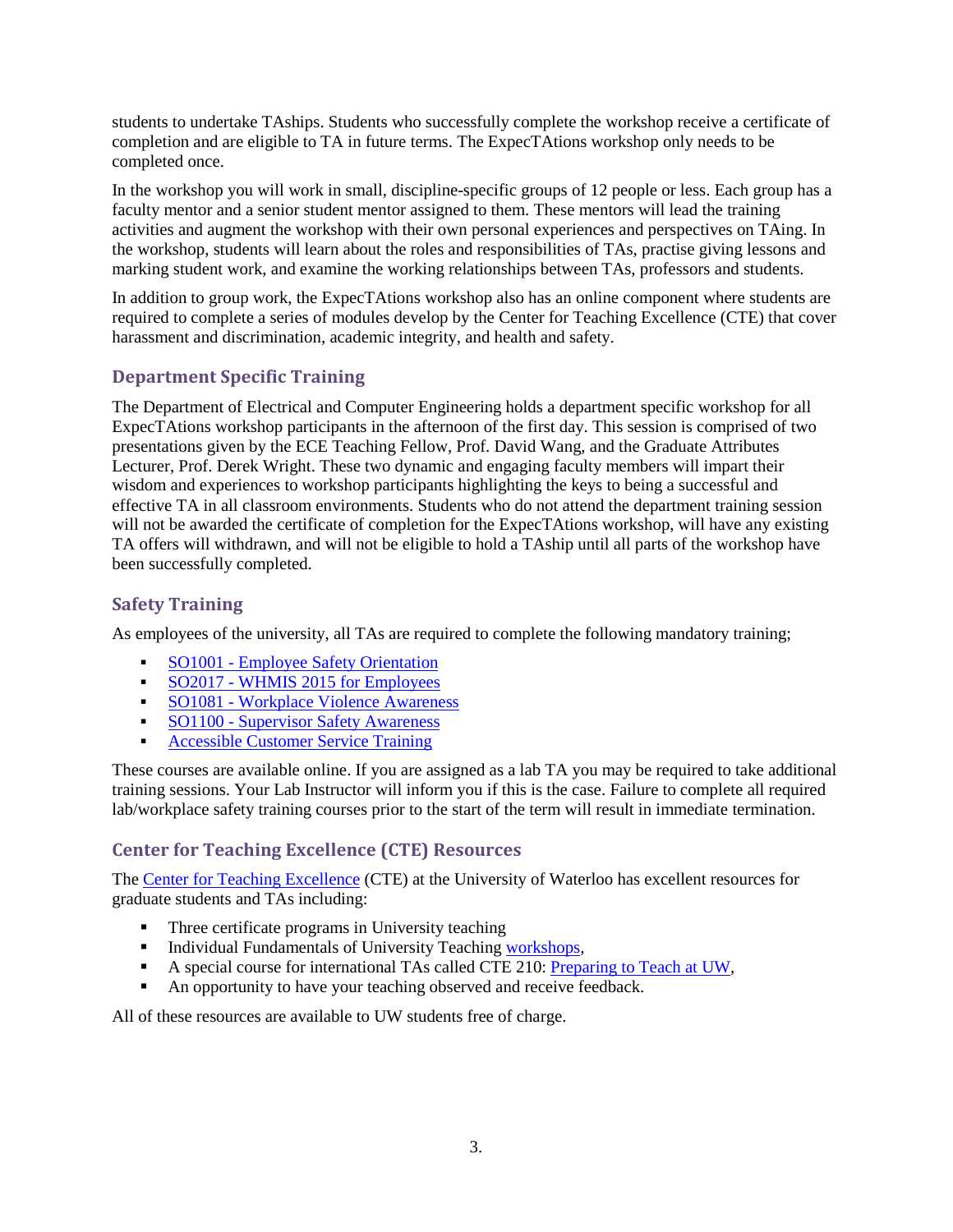### <span id="page-6-0"></span>**APPLYING TO BE A TA**

# <span id="page-6-1"></span>**Eligibility**

In order to apply to be a TA in the first round of applications, students must meet the following criteria:

- Must be an MASc, PhD or MEng student in Electrical and Computer Engineering
	- Must be within their first 6 terms for MASc students
	- **Must be within their first 13 terms for PhD students**
	- Must be within their first 6 terms with an overall average of 85% or higher for MEng students
- **Must be active, full-time on-campus in the term the TAship is held**
- Cannot be on probation in the term of application
- No TA infractions from the term of application
- No more than 1 TA infraction from previous terms
- Cannot be in the final term of study for your program

# <span id="page-6-2"></span>**How to Apply**

An e-mail calling for TA applications for a given term will be sent out early in the second month of the term prior (October for Winter term, February for Spring term, June for Fall term). Only students who are eligible to apply will receive this e-mail.

Students will be given two weeks to apply once the application e-mail has been sent out. Late applications will not be accepted. Students should speak with their supervisor(s) before applying for a TAship.

Applications are submitted through an online system. Students can select up to three courses to apply for as well as the maximum TAship they are willing to accept (0.3 to 1.3). Students should only be applying for TAships in courses which they have the necessary background knowledge and skills required. Once an application is submitted the student's supervisor is notified and given the opportunity to veto the application.

Students who have missing safety training will receive an e-mail advising them of any missing courses and a deadline by which to complete them. Students who have not completed their safety training by the deadline will not be eligible for a TAship.

ECE does not have enough TA positions to guarantee a position to all applicants and also does not accept applicants from other departments in the first round for this reason.

# <span id="page-6-3"></span>**Selection Process**

After the application site closes course and Lab Instructors will be given two weeks to rank the applicants for their courses. Instructors are encouraged to interview applicants during this time.

After the ranking has closed the application data and instructor rankings are loaded into a database which runs an algorithm to match TAs and courses based on the student's ranking and weight preference, and the instructor's ranking and TA allotment for the course. One-one matches (i.e. where the course is the student's first choice and the instructor has ranked the student a one) are honoured first and then the remaining spaces are filled. Note that in cases where there are more one-one matches than TA positions, the available positions will be assigned randomly amongst the one-one matches.

The TA Assignment Committee meet to review the assignments and make any necessary adjustments or changes. The TA Assignment Committee then presents the preliminary assignments to the department area reps and the ECE GSA TA rep for approval. This process may take up to two weeks to complete.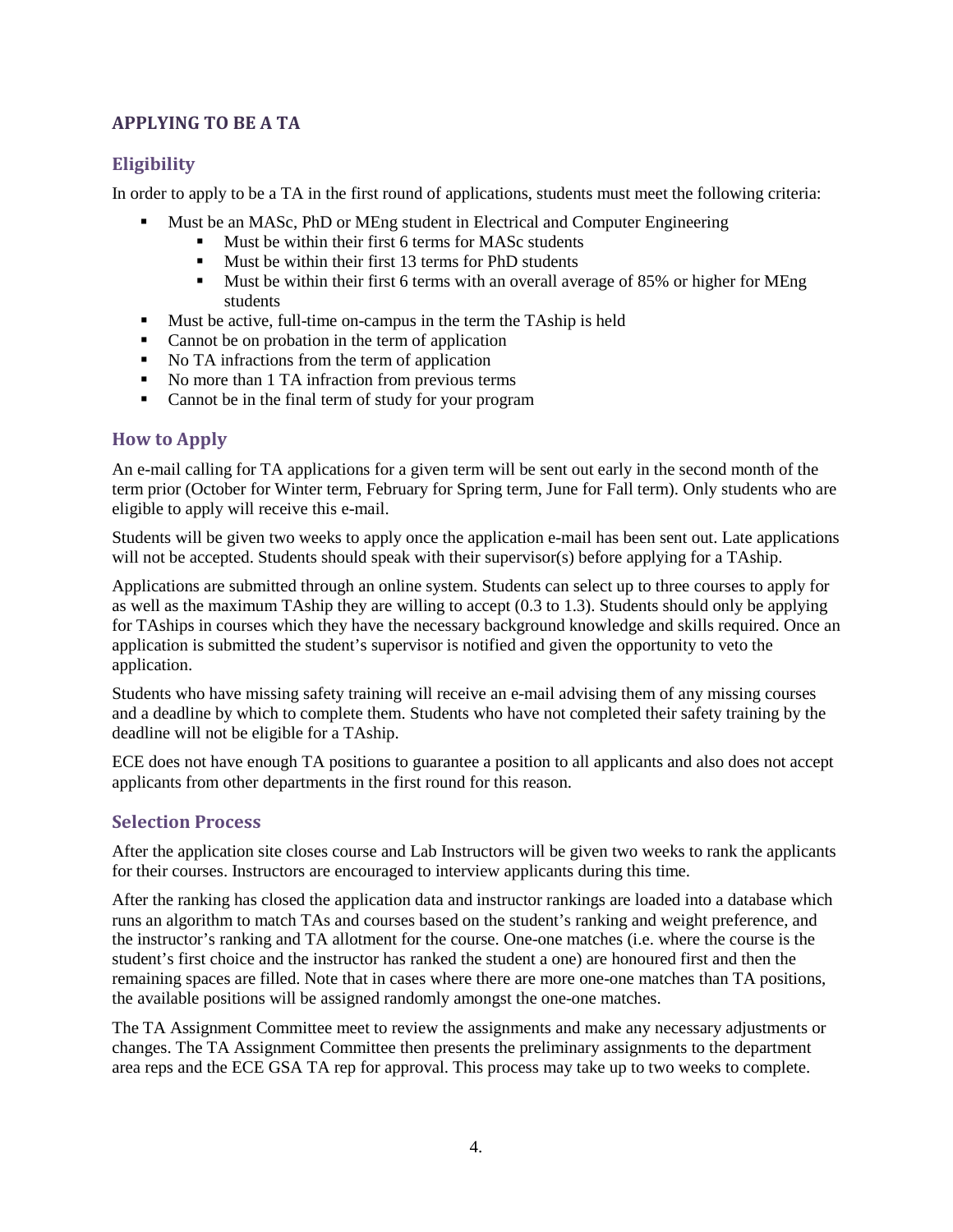#### <span id="page-7-0"></span>**Offer Letters**

Once all TA positions have been allocated, TA offer letters will be sent out via e-mail to all students who have received a TAship. Typically, offer letters are sent out one month before the start of the term.

Students who receive a TA offer letters should read over it over carefully as it is an employment contract. Offer Letters should be returned to the ECE Graduate Funding Coordinator in EIT 3022 by the listed due date. Offer letters not submitted by this date will be assumed to be declined and another candidate will be selected.

Students who do not receive a TAship in the first round of applications are automatically put on a waitlist which is distributed to all course instructors who are short TAs for their courses.

#### <span id="page-7-1"></span>**Round 2**

After the first round of online TA applications is complete, there are often courses which are still short TAs or courses that receive a TA allocation increase later in the term due to increased enrolment. These courses go to what is referred to as "Round 2" in the TA selection process.

In Round 2, course instructors are permitted to hire anyone to fill the vacant TA position. This means that students who were initially ineligible in Round 1 due to term count, enrolment status, or grades are now eligible to be hired. As mentioned, all instructors who are short TAs after Round 1 receive a copy of the TA waitlist which includes the name of any TA who applied in Round 1 but did not receive a TAship as well as other, previously ineligible, students who have requested to be on the list. Instructors do not have to hire a student off the waitlist, however, preference is always given to active ECE graduate students.

Students hired in Round 2 are still subject to the same training requirements and employment obligations as student's in Round 1.

#### <span id="page-7-2"></span>**Probation Period**

A three week probationary period is a condition of all TA contracts. During this time, your performance will be monitored and evaluated by the course instructor/Department and either may extend your probation at their discretion. Should you or the course instructor find the employment relationship unsatisfactory, the relationship can be terminated at any time during the probationary period without notice.

#### <span id="page-7-3"></span>**GETTING PAID**

To ensure fair and equitable rates across campus, the University regulates TA salaries. Salary rates typically go up each year in May to be in line with mandated cost of living increases.

All students who accept a TAship must be eligible to work in Canada and have a valid SIN. International students should read the [International TA](#page-17-3) section of this document for more information. Before the start of term, each TA must register with Human Resources by completing a *[Personal Information Form](https://uwaterloo.ca/human-resources/forms)* and *[TD1 information forms](https://uwaterloo.ca/human-resources/forms)* (Federal and Provincial).

The *Personal Information Form* contains all of your personal data as well as your SIN and banking information. Please note that payments can only be made to Canadian bank accounts.

The *Federal TD1 Form* and *OntarioTD1 Form* are used to calculate the amount of tax which you are subject to based on a list of eligible deductions. If you need assistance completing these forms please refer to the Tips for Completing TD1 forms on the [Human Resources website.](https://uwaterloo.ca/human-resources/forms)

A student only needs to register with Human Resources once unless there is a change in their personal or banking information. To check that your banking information on file is correct you can login to the [MyHR website](https://myhrinfo.hrms.uwaterloo.ca/psp/SS/) using your Quest credentials and view all your payroll information. Completed forms can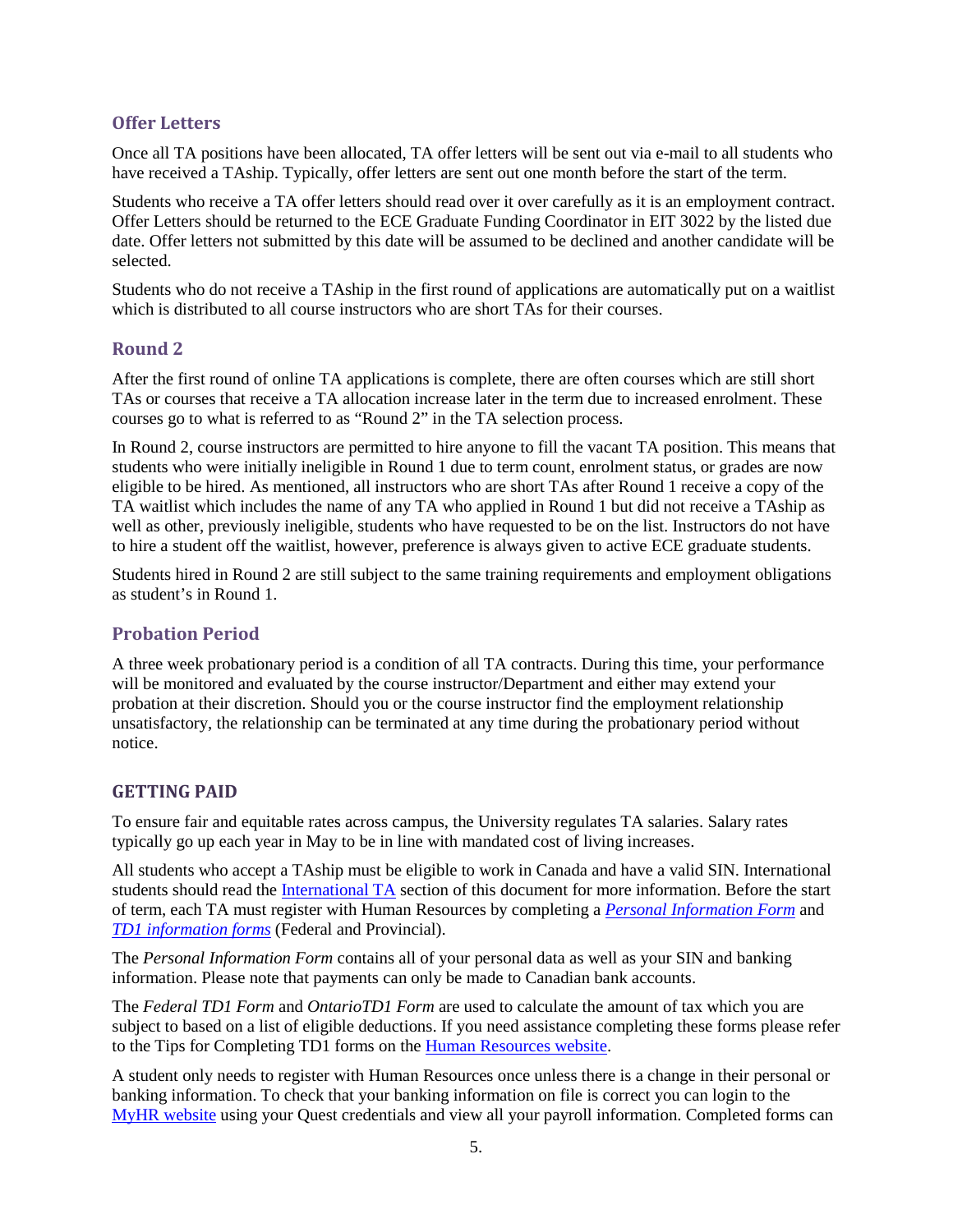be taken directly to Human Resources in East Campus 1 or brought to the ECE Graduate Funding Coordinator where they will be sent via internal mail to Human Resources.

TAs receive equal monthly payments on the last Friday of each month through direct deposit into their bank account. These payments will include 4% vacation pay, and statutory deductions. Students who have not registered with Human Resources and/or not provided a valid SIN will not be paid.

If, for any reason, you require confirmation of your employment history at the University of Waterloo (GRA or TA), please complete a [Request for Employment Letter](https://uwaterloo.ca/human-resources/forms) and submit it to Human Resources in East Campus 1. The department cannot issue employment confirmation letters under any circumstances.

# <span id="page-8-0"></span>**EXPECTATIONS BEFORE THE TERM STARTS**

# <span id="page-8-1"></span>**Meeting With the Course/Lab Instructor**

Once you have accepted a TAship, you should get in contact with the course/lab instructor. It is important that you clarify your duties and their expectations early on to avoid any misunderstanding later in the term.

Things you should consider asking the instructor about are:

- How will I stay in contact with the course/lab instructor?
- Will there be regular TA meetings? If so, when?
- What are my specific responsibilities and what is the hourly breakdown of those responsibilities? If there are several TAs, how will the work be divided?
- Am I expected to attend lectures?
- Do I need access to LEARN?
- What is the expected start date of the position
- What is the course schedule? Ask for a copy of the syllabus and any reference materials such as textbooks, lab manuals, solution manuals, etc.
- If I will be marking, what is the expected turn around time on marking?
- How will marks be recorded?
- How many office hours should I hold and when
- Will I be responsible for responding to student emails or discussion posts? What are the expectations for responding?
- Any other expectations the instructor has of me as a TA which have not yet been addressed
- Lab TAs should also consult the [Laboratory TA](#page-12-4) section of this manual for additional information

The Center for Teaching Excellent also has a [Teaching Assistant Checklist: Questions to Ask](https://uwaterloo.ca/centre-for-teaching-excellence/teaching-resources/teaching-tips/planning-courses/tips-teaching-assistants/teaching-assistant) with additional questions such as:

- How does my supervisor define my role? (e.g., what is involved in running a tutorial?)
- If I am to give individual assistance, how much help is too much?
	- What kind of assistance should I not give?
	- Should I organize group help/review sessions?
- If I will be leading discussions, how should I run the sessions?
	- Should I stay close to the text or the lectures?
	- Should I encourage all students to talk or should I do most of the talking?
	- Should I only deal with students' problems in discussions?
- If I will be conducting labs, what is the scope of my responsibilities?
	- Do I keep track of supplies and materials?
	- Do I obtain supplies and materials?
	- Do I design or revise experiments?
	- Do I give demonstrations?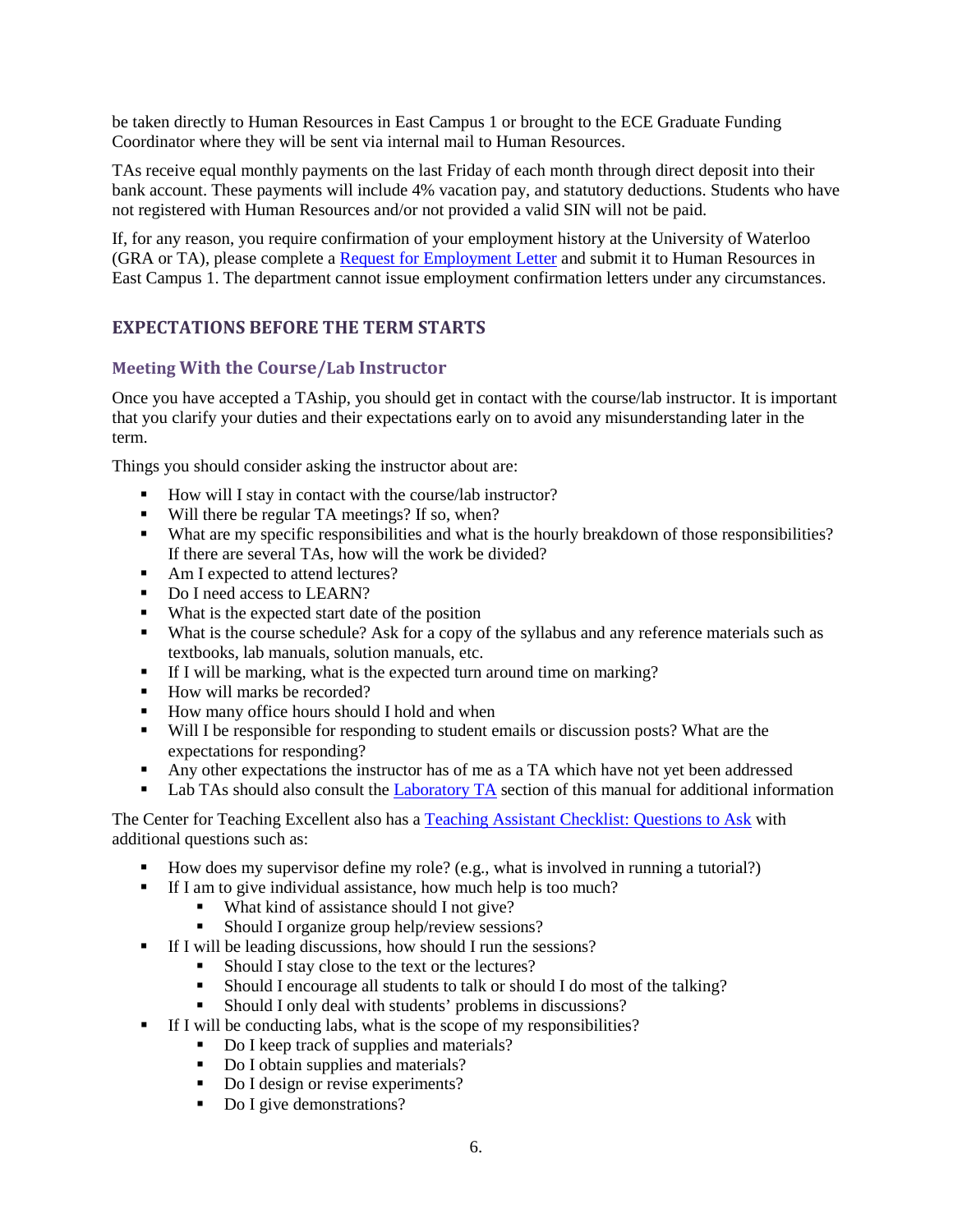- What do I do in case of emergency or accident?
- If I am to evaluate/grade papers, projects, reports, quizzes, exams, and/or student participation, are the criteria for assigning grades clear?
- Is the process/formula for determining a final grade clear?
	- Who reviews disputed grades?
	- How much time will I have for grading?<br>■ Should I make two copies of all grades?
	- Should I make two copies of all grades?
- What audio visual equipment do I need to know how to use? Am I responsible for getting and returning it, or do I book it from someone?
- How much autonomy will I have to present new ideas, use different teaching methods, or present perspectives different from the instructor's?
- What should I do, whom should I contact, if I am unable to attend a class/lab/tutorial?
- What other responsibilities will I have?

It is important you understand the scope of your TA responsibilities and budget your time accordingly before the start of the term.

# <span id="page-9-0"></span>**EXPECTATIONS AFTER THE TERM STARTS**

#### <span id="page-9-1"></span>**Roles and Responsibilities**

Once the course is in session, you will be responsible for all of the tasks assigned to you by the course instructor. TA duties may include tutoring, marking assignments, laboratory and/or project assistance, holding office hours for consultation with students, proctoring exams, and other duties assigned by the course instructor or department. In addition to the above, TAs may also have some administrative duties such as photocopying, entering marks, calculating class averages, checking printed exam to make sure there are no pages missing or copy errors, and setting up for lectures/labs.

Teaching Assistants are required to be available the first day of the first month up to the last day of the last month of the assigned term.

Over the course of the term you should be in frequent contact with the course instructor. Items for discussion can include:

- Your observations and experiences in the course including any issues that come up
- Questions regarding assignment or exam marking schemes flag any assignments you are unsure of to discuss
- Course concepts if you do not understand something, ask the instructor for clarification
- Difficulties with individual students let the instructor know immediately and refer the student to the instructor to discuss their problems

If you are having difficulties with the course/lab instructor, talk to the instructor first to try to come up with a solution. If you are unable to resolve the issue independently, you can speak to the ECE Graduate Funding Coordinator, the Faculty TA Coordinator, your ECE GSA representative, or any other member of the ECE graduate team for assistance.

#### <span id="page-9-2"></span>**Common Issues**

Below are some of the common issues students have with their TAs and recommendations on how to avoid them:

#### **1. TAs can be seen as "unapproachable, unfriendly, condescending, and impatient"**

Demeanor and affect are very important when dealing with students. What might seem simple or easy to you could be difficult for others and, as a TA, it is your responsibility to guide the student to understanding without just giving them the solution or making them feel dumb. When students come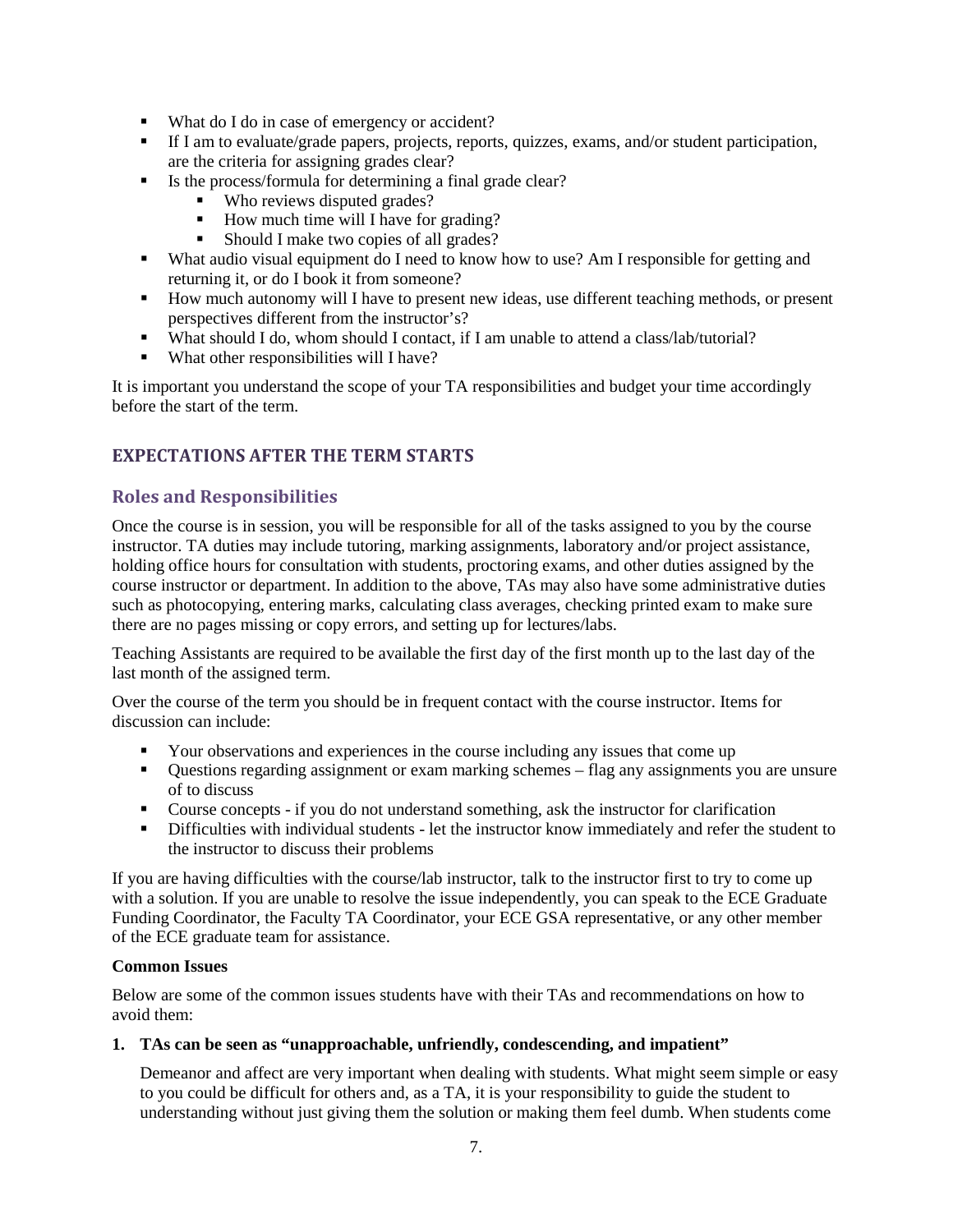with questions or need help, ask them probing questions to understand their reasoning and thought processes. Take time to ensure they understand what you are telling them and give them additional resources if needed (i.e. pointing out the relevant section of the textbook). Students will pick up on your passion and enthusiasm, or lack there of, for the course material and it will directly impact your ability to be an effective teacher.

#### **2. The students feel the TA is unfamiliar with course material and assignments**

Ensure that you are prepared to meet with students by reviewing the relevant course material and assignments. You should be able to answer routine questions and have the course material on hand to refer back to. For more difficult questions, think before you answer and be honest if you do not know. Tell the student you will follow up with them once you get the answer (and make sure you do follow up with them). In tutorial and lab settings, don't just sit at the front of the room. Walk around and engage the students, answer questions and get a feel for their progress. ALWAYS solve the tutorial questions before the actual tutorial.

#### **3. TAs just follow the marking scheme and won't admit another solution is correct**

If you make sure that you understand the material, marking unique solutions should not be a problem. Your marking style will depend on the course instructor's guidelines but always be sure to examine a student's solution carefully and clearly mark errors; provide short comments if necessary.

#### <span id="page-10-0"></span>**A Note on Office Hours**

TAs are often required to hold office hours as part of their regular duties. This is an excellent opportunity for students to seek one on one help and for you to really connect with the class on an individual level. TA hours are often held in offices and it is important to remember that if you are alone in the office that you never close the door to be alone with a student, especially in a situation where it is one male and one female. This is to protect you and the student from any sort of harassment or claims of harassment. If the door is open, there is a much greater level of safety and security.

If a student requests the door be closed, ask them if it is ok if the door is left slightly ajar or let someone else in the hallway know you are shutting the door and have a student in your office. While it is important to respect student privacy, it is also important to maintain a safe and secure work and learning space for everyone. For more information please feel free to review the [Conflict Management & Human Rights](https://uwaterloo.ca/conflict-management-human-rights/guidelines-teaching-assistants)  [Office Guidelines For Teaching Assistants.](https://uwaterloo.ca/conflict-management-human-rights/guidelines-teaching-assistants)

#### <span id="page-10-1"></span>**When the Course Instructor is Also Your Supervisor**

Often course instructors like to hire their own research students to TA their courses. This can be advantageous for both parties because you are familiar with each other's style, expectations, work ethic and have similar interests in the course material. They might also be more flexible with your schedule because they have a stake in your research and progression as a graduate student as well.

At times, however, this arrangement can be problematic if the instructor starts asking you to complete extra duties or additional special assignments which are outside of your allotted work hours. When they ask for a favour or would appreciate you doing something that is outside the scope or normal TA duties it can be hard to say no because they are also your academic supervisor. Instructors should avoid blending employment and academic relationships in this way but it can happen. If you are experiencing difficulties with this type of situation it is important that you speak to the Faculty TA Coordinator or a member of the ECE Grad Team for assistance and guidance on how to proceed.

# <span id="page-10-2"></span>**Additional Proctoring Assignments**

In addition to your assigned duties, a 1.0 TAship or higher may include the proctoring of one additional mid-term and one additional final exam for another course. A 0.9 TAship or lower may include the proctoring of one additional midterm or final exam for another course. You will receive an email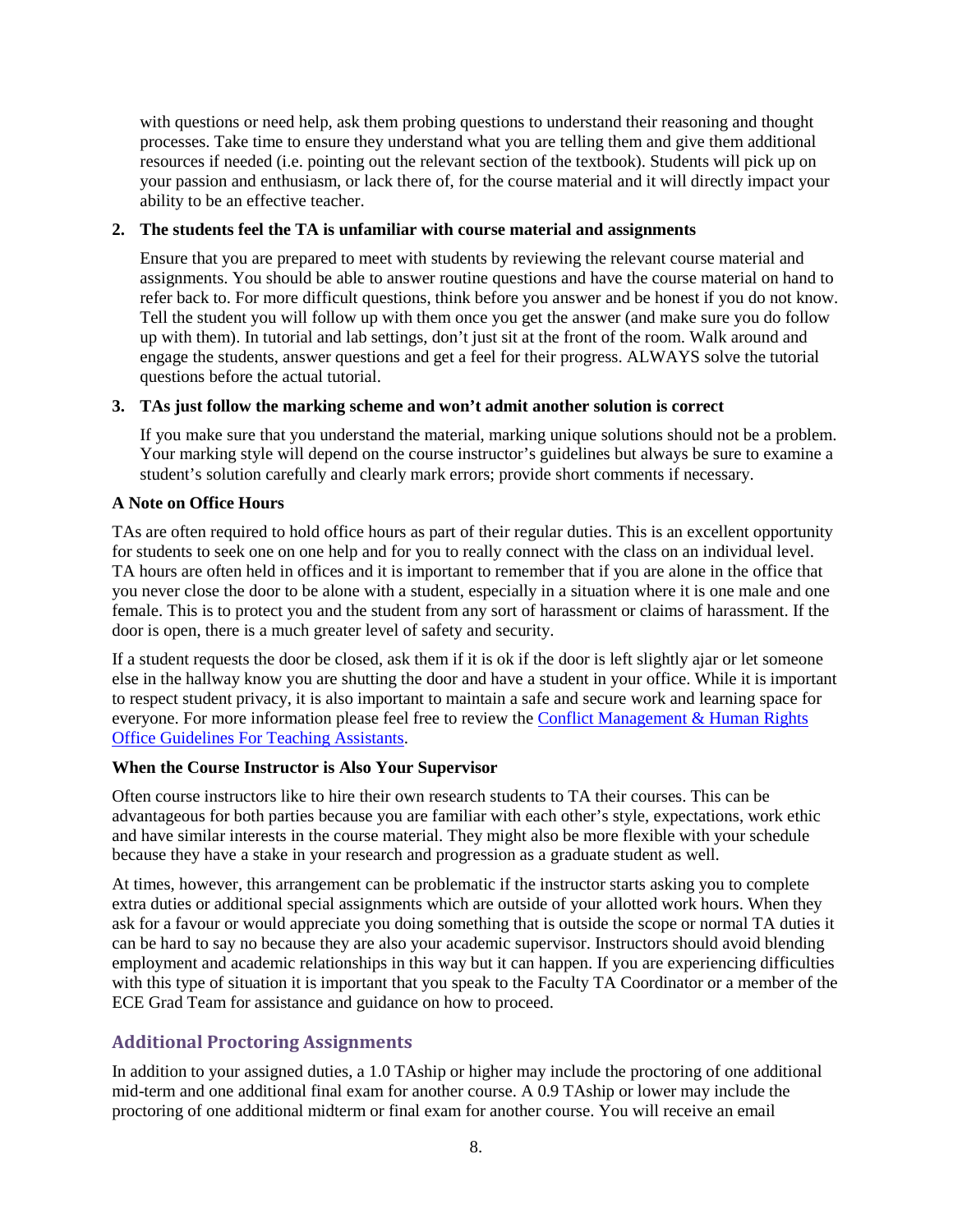indicating the additional proctoring assignment. If you have a conflict with the additional proctoring assignment, it is your responsibility to find a current ECE TA to proctor the additional assignment for you and notify both the course instructor and the Manager of Undergraduate Studies of the change.

### <span id="page-11-0"></span>**AccessAbility**

Certain students who have both permanent and temporary disabilities may require the supports offered by [AccessAbility Services](https://uwaterloo.ca/accessability-services/) on campus. Their goal is to collaborate with the university community to support equal access to university education by designing academic accommodation plans, facilitating the implementation of accommodations, and increasing awareness of the impact of disability on the student experience.

Students requesting accommodations in the course work should be going through AccessAbility Services. Backdoor deals must not be made with students for accommodations. If you receive documentation from AccessAbility Services for a student, give it to the course instructor and they will advise you on how to proceed. For more information you can review the [Accommodation Resource for Instructors](https://uwaterloo.ca/accessability-services/faculty-staff) on the AccessAbility Services website.

# <span id="page-11-1"></span>**Academic Integrity**

Students at the University of Waterloo are expected to conduct their studies with integrity at all times. It is important that you influence and encourage positive behaviour from your students in this respect. There are many reasons why students say they cheat. The [Center for Teaching Excellence TA Manual](https://uwaterloo.ca/centre-for-teaching-excellence/sites/ca.centre-for-teaching-excellence/files/uploads/files/ta_manual_2017_0.pdf) has a list of these reasons and ways to deal with each circumstance on page 30.

Often students from different cultures will struggle with North American ideals of academic integrity and find the guidelines very strict and counterintuitive. Students may commit academic misconduct inadvertently because of an incorrect understanding of the appropriate sharing of information. All instances of academic misconduct need to be brought to the attention of the course instructor immediately.

For more information on Academic Integrity including an explanation of what is considered misconduct you can visit the Office of Academic Integrity [website.](https://uwaterloo.ca/academic-integrity/integrity-students)

#### <span id="page-11-2"></span>**Conflicts of Interest**

Decisions made by TAs have a significant effect on student performance and grades. TAs should carry out their duties with the utmost professionalism and be especially careful not to abuse their authority. All student work should be evaluated objectively and fairly. Occasionally, TAs might experience conflicts of interest in the course of their duties. Conflicts of interest might include your significant other being a student in the course you are TAing, a student in your course asking you to tutor them for pay during the term of the TAship, or personal feelings/biases towards an individual that would prevent you from teaching and evaluating them in a fair and equitable way.

When a conflict of interest arises you need to let the course instructor know immediately. Together, you can work out the best course of action to overcome the issue. Typically, this would mean that you abstain from evaluating the student's work in any way (another TA or the course instructor would do this). Solutions to conflicts of interest are often quite simple and almost never involve the termination of the TAship so it is important that you are honest with the course instructor if an issue arises.

If you are ever unsure of a situation is a conflict of interest or not, you are encouraged to speak to the course instructor, lab instructor, or member of the ECE Grad Team for guidance.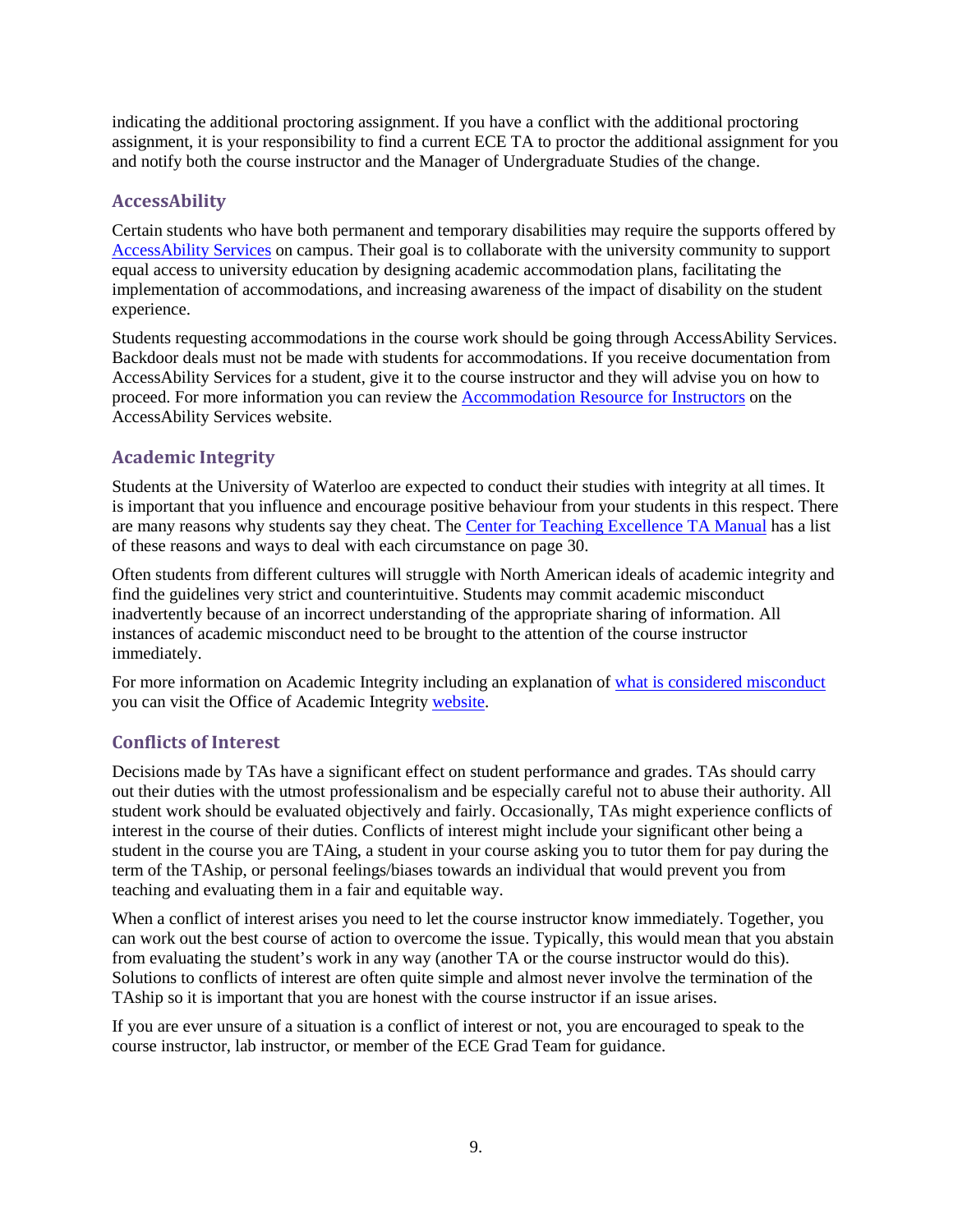#### <span id="page-12-0"></span>**Student Information and Privacy**

[Policy 46](https://uwaterloo.ca/secretariat/policies-procedures-guidelines/policy-46-information-management) on Information Management outlines the responsibility of University employees to effectively manage and safeguard all information relating to the roles and responsibilities of their position. This policy is based on several Federal statutes which must be complied with at all times. As a TA you should read this policy and understand what your limitations are in terms of information disclosure. Student information, course materials, grades, and other relevant material must be kept confidential unless you have express permission to disclose it.

At no time should any student information be disclosed to an unauthorized individual. If a student has spoken to you in confidence, however, and you feel that they are a danger to themselves or others you should contact Counselling Services (x32655) or Police Services (x22222) immediately.

# <span id="page-12-1"></span>**Copyright Issues**

Often times an instructor or TA wants to copy or communicate copyrighted material in the classroom. It is important that you, as a TA, understand what your rights and duties are in regards to what uses of copyright material require the securing of permission from rights holders, and which do not. The [Copyright Guidelines –](https://uwaterloo.ca/copyright-guidelines/guide-instructors) Guide for Instructors is an excellent resource published by the University of Waterloo to help you navigate this difficult subject. In addition to the University's policy on certain types of copying there is also an FAQ page, content examples, and contact information if you have further questions.

#### <span id="page-12-2"></span>**Short Leave/Illness During the Term**

It is expected that there will be no conflicts such as graduate course enrollment, vacation, job, conference attendance, or other similar situations during the term of the TAship. In extenuating circumstances, a situation may arise that prevents you from completing the assigned duties. In this case, it is your responsibility to:

- 1. Obtain approval from the course instructor for the absence;
- 2. Arrange for a TA substitute who is acceptable to the course instructor
- 3. Inform the Graduate Funding Coordinator of the situation and replacement's information

# <span id="page-12-3"></span>**TA Safety**

In extremely rare circumstances, a TA may find themselves being threatened or harassed by a student, either in person or online (e-mail, social media, etc.). This behaviour should be taken very seriously and immediately be reported to the course instructor and the Faculty TA Coordinator who will attempt to resolve the issue.

# <span id="page-12-4"></span>**LABORATORY TAS**

TAs who have been assigned to work in labs have a unique opportunity to engage with students in a dynamic and hands-on environment. While working in a lab offers a unique experience for a TA, it also has additional expectations beyond what a marking TA or tutorial TA might require.

*Note*: Before the end of the third week of term, lab TAs may be required to complete all lab exercises and submit associated deliverables to the lab instructor to demonstrate competency, in addition to successfully completing a lab test run by the lab instructor.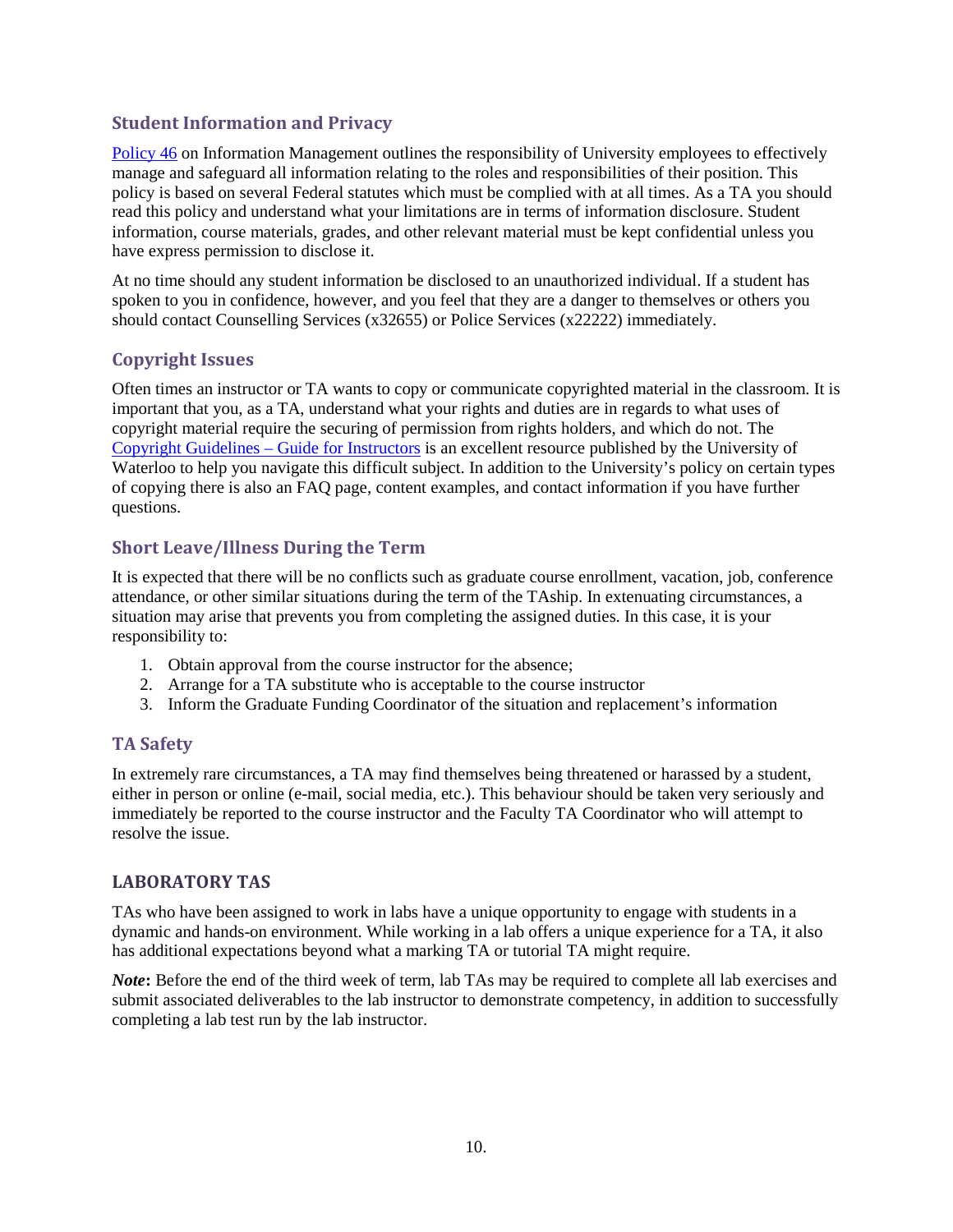### <span id="page-13-0"></span>**Lab Safety**

Above all else, lab TAs must be familiar with the safety requirements for the lab they will be working in. In addition to the required safety training mandated for all TAs, lab TAs may be required to complete additional lab/safety training depending on the nature of the lab.

Before the term starts you should visit the lab room and familiarize yourself with the following:

- The [ECE Safety Manual](https://ece.uwaterloo.ca/electrical-computer-engineering/safety/ECESafetyManual.pdf)
- Know where the telephone is in case of emergency.
	- In an emergency, call 911 from a campus phone rather than a cell phone. Using the campus phone will notify campus police who will have a much faster response time than external emergency services
- Know the location of all emergency exits, fire alarms, evacuation routes, and assembly points
- Know the location of any first aid kits, fire extinguishers, fire blankets, eyewash stations, and emergency showers. You should also know how to use each of these things.
- If the lab will involve any chemicals, make sure you read and understand the Material Safety Data Sheet (MSDS) and WHMIS symbols for each one.
- Know how to deal with major and minor spills of any chemicals or materials that will be used
- Familiarize yourself with how to operate any fume hoods in the lab
- Find out what acceptable lab attire is and what protective equipment is required (i.e. close toed shoes, safety goggles, pants, lab coats)
- Review lab handouts and procedures

The following laboratory regulations should be adhered to at all times:

- No food or drink in the lab
- When required, appropriate protective equipment must be worn at all times
- Do not use lab equipment you are unfamiliar with read the manual first or ask for help
- At the end of each lab all equipment and materials should be put away in their original locations

As a lab TA, you must lead by example by following all safety guidelines as well as ensuring others are following them too. You are responsible for your own safety and liable for the safety of every student in the lab so caution and care is required at all times.

#### <span id="page-13-1"></span>**Preparing for a Lab Session**

It is important to be well prepared for each lab session. This will ensure the class runs smoothly and help to maintain a safe working environment.

- 1. Read over the lab manual and assignments for the week.
	- Make sure you understand the objectives and expected learning outcomes for the exercise
	- If you are fuzzy on any of the material or concepts do some background reading or consult with the lab instructor prior to attending the lab
- 2. Meet with the lab instructor and go over the availability and location of equipment and supplies. Note any changes that students may need to be aware of
- 3. If you need to present any material, begin rehearsing several days in advance so you will be comfortable on the day of the lab
- 4. On the day of the lab, arrive early to help set up if needed this way you will also know if there have been last minute changes to the lab as a result of missing or broken equipment

#### <span id="page-13-2"></span>**Running a Lab Session**

While all labs will differ in content, the following steps will help you run an effective lab session: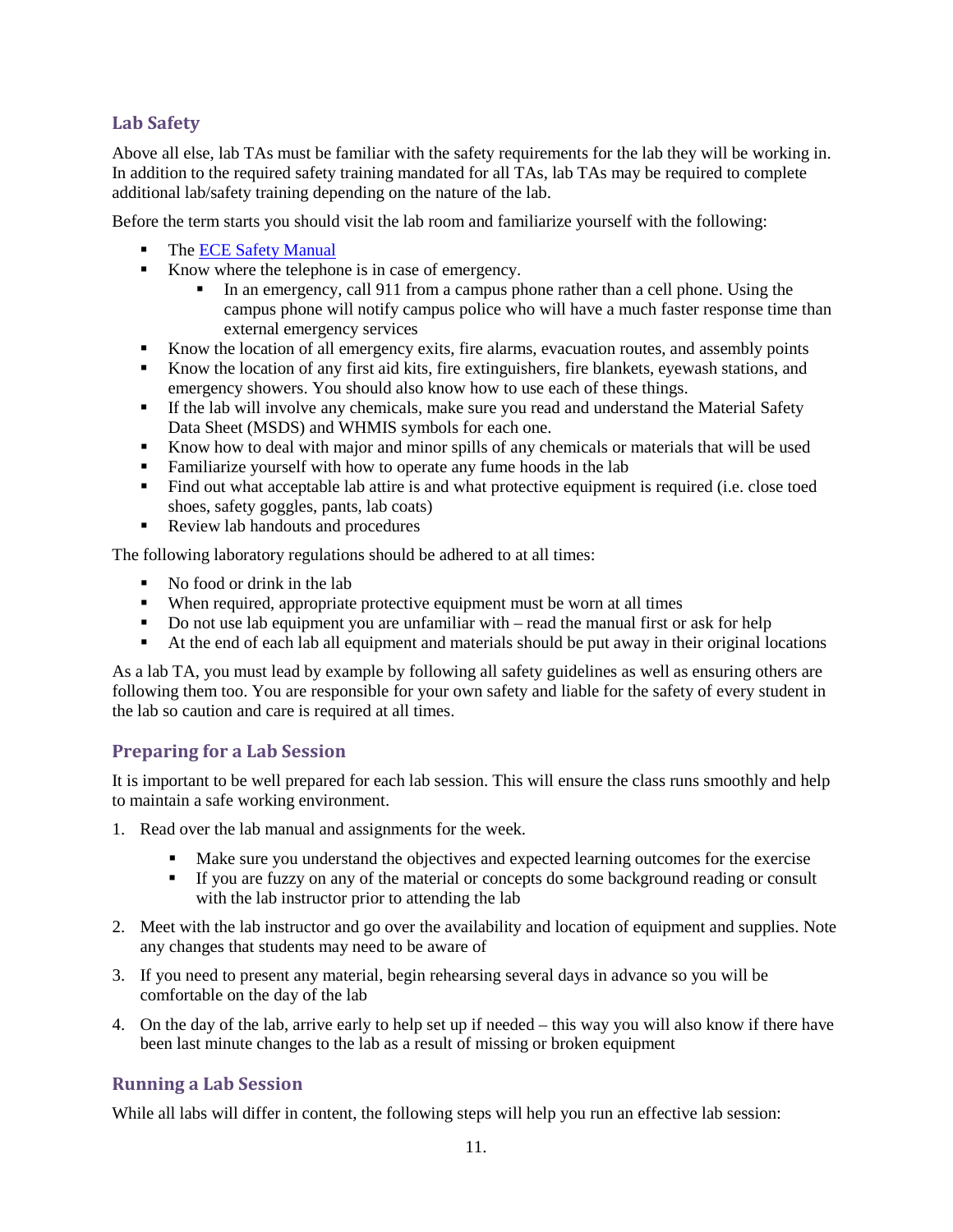- 1. Always start on time if students know you start on time they will be there on time
- 2. Cover any important information or announcements before the lab starts
	- Always review safety guidelines associated with the lab and point out important safety concerns and emergency aids such as eyewash stations, and fire extinguishers
	- Additional safety information should be given for any new/special equipment or materials introduced in the current lab exercise
	- **Provide a brief overview of the relevant theory and steps required to complete the lab**
	- Ensure students understand the objectives and learning outcomes of the lab as well as any real world applications which may be relevant
	- **•** Demonstrate any complicated procedures or special equipment that will be needed
	- Ensure any pre-lab talk/presentation is concise to maximize student time to complete the assigned exercises.
- 3. Circulate around the room as students are working ask them probing questions to make sure they understand key points and are on the right track
- 4. When providing support to lab groups, be equitable with your time and ensure all students receive the support they need within a reasonable time
- 5. If you notice a few groups having the same issues address the whole class and explain/demonstrate the difficult section. If a few groups are having issues it is likely more groups are having the same issue
- 6. At the end of class make sure students clean up their work stations if required
- 7. Summarize key points and conclusions and discuss any results which were different than expected

# <span id="page-14-0"></span>**DEMERIT POINT SYSTEM**

The ECE Department tracks TA infractions and enforce a demerit point policy. When an infraction is logged, an email will be sent to the TA, the TA's academic supervisor, and the Faculty TA Coordinator.

TA infractions and the associated penalty are as follows:

- 1. Failing to show-up and perform an assigned duty (e.g., proctoring assignment, lab supervision, tutorial delivery, marking assignment, etc.) without acceptable documentation or failing to deliver satisfactory performance as assessed by the course and/or Lab Instructor
	- a. first infraction, one demerit point, and you will be prevented from holding a TAship in the next term
	- b. second infraction, second demerit point, and you will be prevented from holding a TAship for the remainder of your program
- 2. Signing a contract initially and then resigning without acceptable reasons.
	- a. first infraction, one demerit point, and you will be prevented from holding a TAship in the next term
	- b. second infraction, second demerit point, and you will be prevented from holding a TAship for the remainder of your program
	- c. Acceptable reasons for signing a contract and then resigning include going inactive for a work experience opportunity, receiving an award with employment restrictions (i.e. the Doctoral Thesis Completion Award), or other extenuating circumstances such as major illness

If you complete two terms of satisfactory TAships after receiving a demerit point the point will be removed from your record.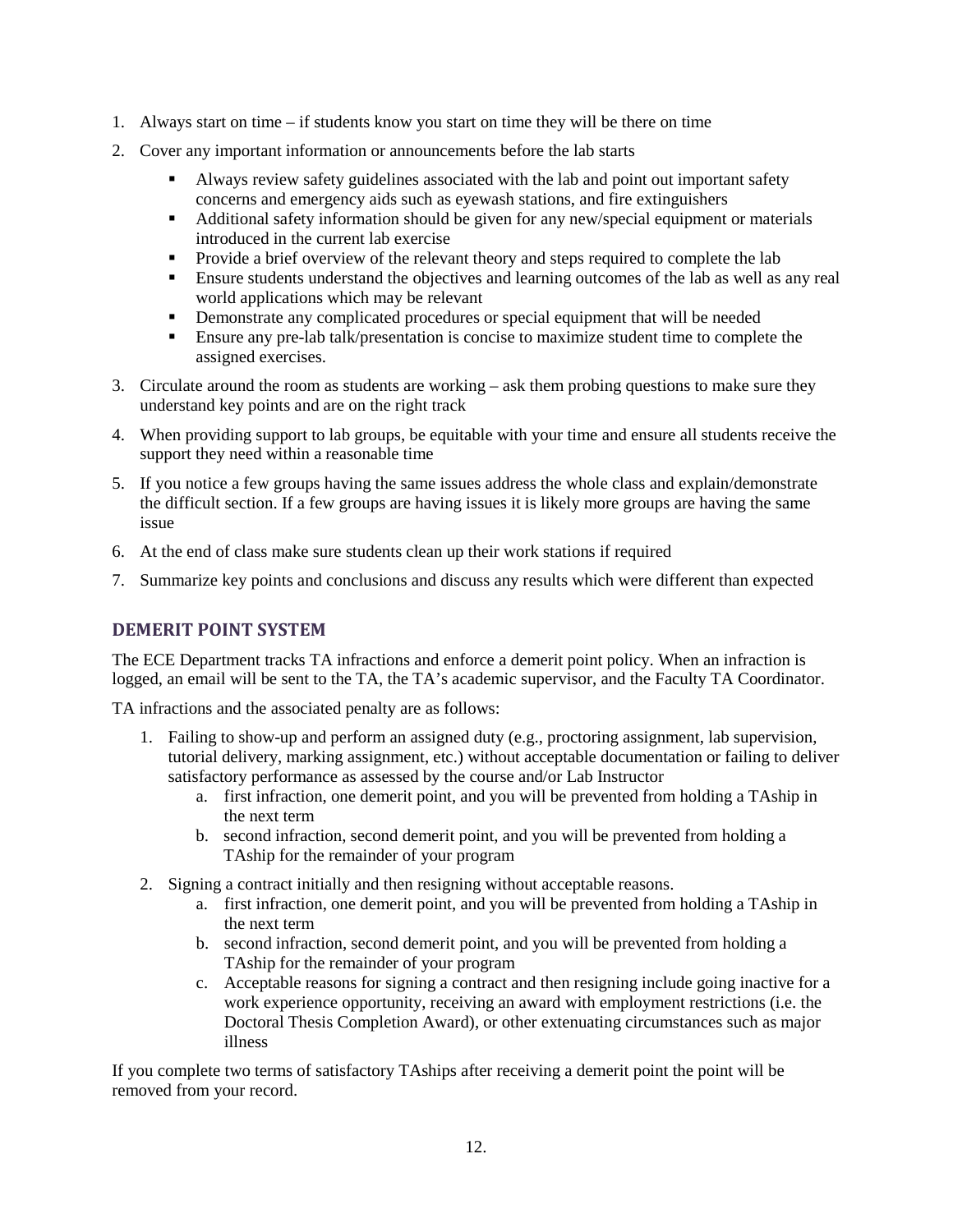In the case of an appeal/grievance, the ECE TA demerit point tribunal, comprised of the Associate Chair of Undergraduate Studies, the Associate Chair of Graduate Studies, and the ECE GSA TA representative, will hear the case. If one of the tribunal members has a conflict-of-interest, the ECE Chair will replace that person on the tribunal.

# <span id="page-15-0"></span>**EFFECTIVE PRESENTATION AND TEACHING SKILLS**

# <span id="page-15-1"></span>**Courses and Resources**

Some people are natural presenters and entertainers. They can get up in front of a group of people without fear and have them hooked on every word with just a few sentences. For some people, however, this can be difficult. If you struggle to speak in front of others and have a hard time conveying ideas and concepts you are not alone.

While the mandatory TA training in ExpecTAtions and department workshops aim to help you develop the skills and techniques to make you a better educator and presenter, sometimes you need more support. There are a number of resources on campus to help you with this.

The University offers several courses on public speaking which graduate students can take including:

- GS 901 Preparing for University Teaching
- **SPCOM 223 Public Speaking**
- **SPCOM 226 Intercultural Communication**

As previously mentioned, the [Center for Teaching Excellence](https://uwaterloo.ca/centre-for-teaching-excellence/support-graduate-students) (CTE) at the University of Waterloo offers individual Fundamentals of University Teaching [workshops,](https://uwaterloo.ca/centre-for-teaching-excellence/events/audience/73) a special course for international TAs called CTE 210: [Preparing to Teach](https://uwaterloo.ca/centre-for-teaching-excellence/events/audience/73) at UW, and an opportunity to have your teaching observed and receive feedback. They also offer 6 modules on [Teaching and Learning in Higher Education](http://www.queensu.ca/teachingandlearning/modules/index.html) which cover everything from how students learn to the globalization of learning.

[MyGradSkills.ca](https://www.mygradskills.ca/) is another resource that provides free online professional development modules for graduate students including lesson planning and teaching online.

# <span id="page-15-2"></span>**Preconceptions and Bias**

Canadian classrooms are an environment where all students are welcome and equal regardless of race, religion, gender, or sexual orientation. While these can be uncomfortable topics, it is important to be aware of personal and group biases. Spend some time on self-reflection and consider the following<sup>[1](#page-15-3)</sup>:

- **Are you conscious of expectations you may have about student performance based on something** other than academic merit such as gender, ethnic background, or age?
- How do you react to uses of language (accent or dialect) that are different? How do your students react to your accent (if you have one)? Do you discount the speaker's intelligence and information because of the way they speak?
- Do you call certain students by name and not others? Why do you know their names and not others? Are you calling on both males and females of various ethnicities to answer questions?
- Are your verbal responses to students positive or aversive? Encouraging or discouraging? Is it the same for everyone? If not, what is the reason? Is it based on presumptions or biases on your part?
- Do you tend to address one section of the class more often or establish eye contact with certain students more than others? Are your gestures and expressions the same for men and women, people of colour, international students, those of different ages or levels of ability?

<span id="page-15-3"></span><sup>&</sup>lt;sup>1</sup> Adapted from the York Universit[y International TA \(ITA\) Handbook,](http://teachingcommons.yorku.ca/wp-content/uploads/2015/01/2015-2016-ITA-Handbook.pdf) pg. 18-19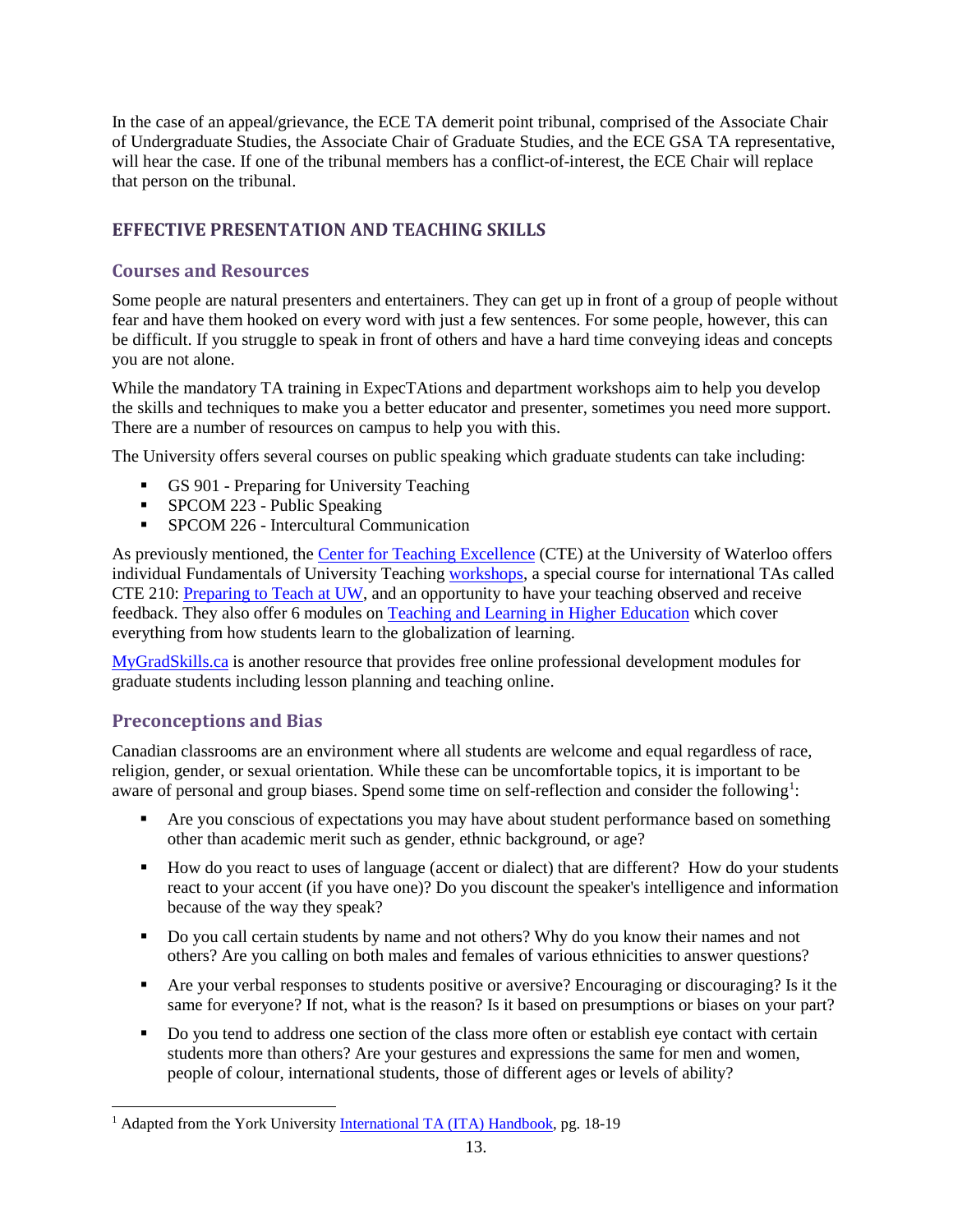Are you making sure to address gendered language, racist language, homophobic language, or other uses of language that could be perceived as hurtful (i.e. "that's stupid" or "that's gay")?

No one is perfect and we all have some inherent biases or preconceptions but if you are aware of them and work to overcome them, you will have a more successful TA experience.

#### <span id="page-16-0"></span>**DEPARTMENT RESOURCES FOR TAS**

TAs in need of a course textbook or solutions manual for their assigned course can pick one up from the ECE Undergraduate Office located on the third floor of EIT

TAs who do not have an office to use for office hours can book a department room by e-mailing ECE Room Bookings at [eceRooms@uwaterloo.ca.](mailto:eceRooms@uwaterloo.ca)

If you need to photocopy course materials, you can use the TA photocopier located next to the Department reception area. Speak to the Department Assistant at the front desk to get the password for the copier. Before copying any materials ensure that you are abiding by all [copyright policies and guidelines.](https://uwaterloo.ca/copyright-guidelines/)

Markers for whiteboards and other classroom materials can also be obtained from the ECE Department Assistant.

#### <span id="page-16-1"></span>**DEALING WITH STRESSED STUDENTS**

As you are probably well aware, it is not unusual for students to feel stressed and overwhelmed during the course of the term. Academic and external/personal pressures can make students depressed, anxious and even suicidal. As someone who is in regular contact with students, it is important that you are aware of [potential signs of distress](https://uwaterloo.morefeetontheground.ca/studentdistress/recognize) and [act accordingly.](https://uwaterloo.morefeetontheground.ca/studentdistress/respond) You are not expected to be a therapist or doctor but you need to be aware of what to do if a student tells you they need help or you suspect something is wrong.

Please take the time to review the Counselling Services [website](https://uwaterloo.ca/campus-wellness/counselling-services/faculty-and-staff-supporting-students) for Faculty and Staff supporting students.

If you feel uncomfortable with the situation at any time refer the student to the course or Lab Instructor, any member of the Department staff, or directly to Counselling Services in Needles Hall. If it is after hours and you feel the student is a danger to themselves or others you should contact campus police immediately at ext. 22222.

Sometimes students just need someone to listen to them. Provide an empathetic ear, offer assistance where appropriate and avoid being dismissive. If necessary, refer them on to someone on Campus who can help.

#### <span id="page-16-2"></span>**TA EVALUATIONS**

At the end of each term, students and instructors have the opportunity to evaluate their TAs in an online survey. These surveys help to give TAs and the Department feedback on their performance. The data is also used to determine who the recipients of the term TA awards will be.

Towards the end of term, students and course/lab instructors receive an e-mail prompting them to log onto the online TA evaluation system and rank the TAs for their course(s). All responses are anonymous and results are not made available until after the term is complete and final marks have been submitted.

Survey results will be made available to the TA, as well as; the course instructor, lab instructor, Lab Director, Associate Chair for Undergraduate Studies, Associate Chair for Graduate Studies, Senior Associate Chair, and the Department Chair. TAs with very poor survey numbers may be blocked from TAing in ECE in the future. TAs with outstanding survey numbers will be strongly encouraged to apply for future TA positions. TA evaluation results will also appear on your online TA application in future terms for course instructors to view.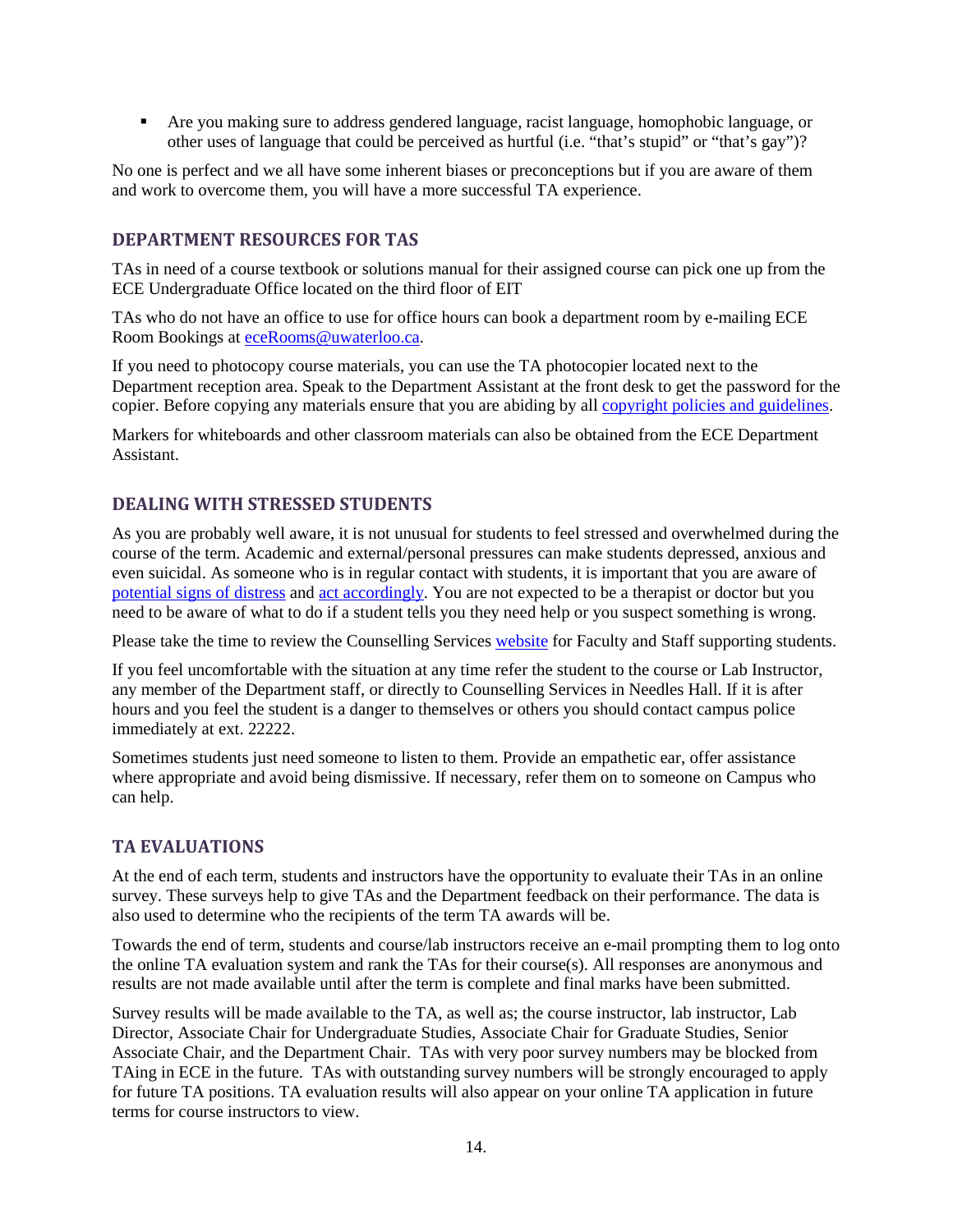An e-mail will be sent to all TAs when the evaluations are available for viewing as well as the average data for all TAs for that term so you can compare your results.

# <span id="page-17-0"></span>**TA AWARDS**

#### <span id="page-17-1"></span>**Departmental TA Awards**

Each term the Department awards five Teaching Assistantship awards. In order to be considered for a TA award you must be an ECE student TAing in an ECE mounted course. As well, the TA position must carry a weight of 1.0 (full TA) or more, with more than 15 responses, or greater than a 20% response rate on the TA survey. Awardees cannot have received an ECE TA award in the past year.

Students who receive this award are given a certificate of recognition and are invited to lunch with the Associate Chair of Graduate Studies and the Associate Chair of Undergraduate Studies. There is no monetary value to this award.

# <span id="page-17-2"></span>**University TA Awards**

There are two awards for Teaching Assistants outside of the Department.

The Faculty of Engineering [Sandford Fleming TA Award](https://uwaterloo.ca/sandford-fleming-foundation/teaching-awards) is open to teaching assistants in undergraduate courses. One award is made annually by each academic department and the first year office. Classes must submit a nomination form for their TA to be considered.

The **Amit & Meena Chakma Award for Exceptional Teaching by a Student** is a University wide award which is given to four student annually. To be considered for the award, a nominee must be endorsed by as least five individuals, including present and past students and the faculty supervisor(s) of the nominee.

#### <span id="page-17-3"></span>**INTERNATIONAL TAS**

#### <span id="page-17-4"></span>**Study Permit and Social Insurance Number**

International students need to have a valid [study permit](https://uwaterloo.ca/international-students/study-permit) and [social insurance number](https://uwaterloo.ca/international-students/social-insurance-number) (SIN) to work as a TA. The study permit needs to clearly indicate that the bearer is eligible to work in Canada. If you have any questions regarding your study permit or its contents you should contact the [International Student](https://uwaterloo.ca/international-students/)  [Experience](https://uwaterloo.ca/international-students/) in South Campus Hall where a certified RCIC advisor can assist you.

All TAs are required to provide Human Resources with a valid SIN number before the first pay period of each term. If not already on file, a copy of your valid SIN number should be taken to the Human Resources office i[n East Campus 1](https://uwaterloo.ca/map/EC1?basemap=D#map=16/43.4762/-80.5403) (EC1) so they can enter it into your record.

If you are an international student and do not have a valid SIN for the term of employment you will need to go to a Service Canada centre to apply for one. You will need to bring your passport and study permit with you to apply. Th[e nearest Service Canada Centre](http://www.servicecanada.gc.ca/tbsc-fsco/sc-dsp.jsp?rc=3580&lang=eng) to campus is located at 25 Frederick Street, Suite 200 in Kitchener.

For more information on social insurance numbers and how to apply you can visit the [International](https://uwaterloo.ca/international-students/social-insurance-number)  [Student Experience website](https://uwaterloo.ca/international-students/social-insurance-number) or the [Government of Canada Social Insurance Number website.](https://www.canada.ca/en/employment-social-development/services/sin/before-applying.html)

# <span id="page-17-5"></span>**The Canadian Classroom**

Most international TAs will experience a culture shift coming from their home country to Canada. Classroom environments, likewise, can also differ across countries and cultures. Some international students find Canadian classrooms far more informal then they are accustomed to. The students' level of familiarity or directness towards instructors may seem rude when it is not necessarily so. Canadian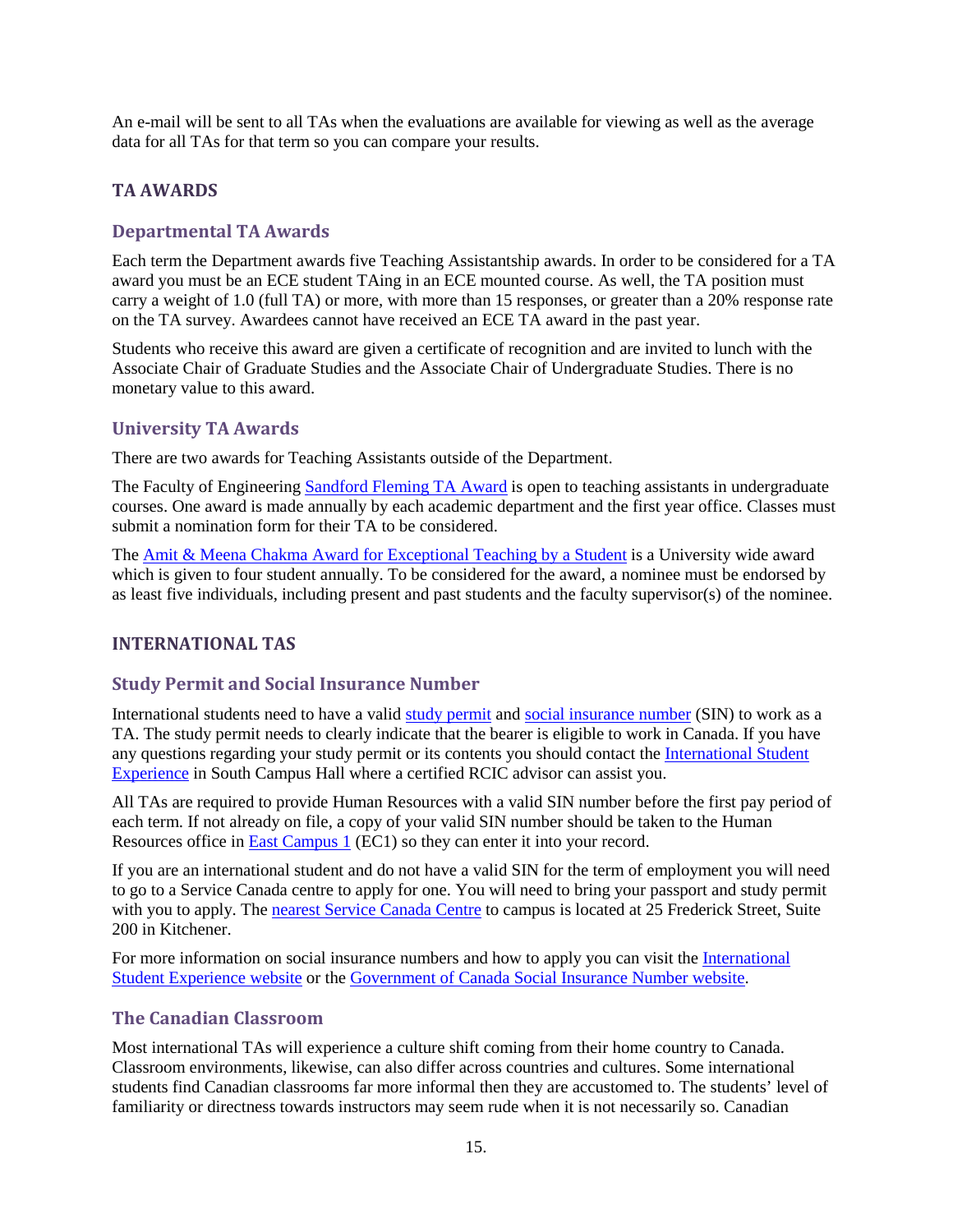students are used to a certain level of informality when dealing with their course instructors and may even call them by their first name. This is not a sign of disrespect but merely a cultural nuance. This being said, however, you are entitled to indicate to your students how you wish to be addressed.

While the Canadian classroom might be more casual then you are used to, it is important not to let things get out of control. You can set limits and stop any behaviours that are affecting the learning environment for other students. For example, students speaking out without raising their hand may be acceptable in one situation, such as an open discussion tutorial, but can be disruptive if they are interrupting another student or the instructor during a lesson. Group behaviour can vary from course to course and it may take you a couple of classes to get a feel for the dynamics of the group.

# <span id="page-18-0"></span>**Language and Teaching**

The University of Waterloo is an English speaking institution and all instruction is delivered in English. Students will often underrate the quality of teaching if the instructor or TA's English language skills are not competent. If your mastery of the English language leaves something to be desired you may have trouble in the classroom. Often, students will become accustomed to your accent or way of speaking over time but there are things you can do to accelerate this process.<sup>[2](#page-18-3)</sup>

- Come prepared for class. Review the material in advance and familiarize yourself with key words and phrases that will come up in the class. If needed, practice saying them in front of a mirror so they come out clearly.
- Encourage students to ask questions and seek clarification if they don't understand you. It is better to know earlier on if there is a communication issue and it makes you more approachable to the students
- If students are still not picking up on what you are saying try using handouts to highlight key concepts and ideas. Other visual aids such as writing on the board or PowerPoint slides can help reinforce the information you are delivering
- Allow other students to answer questions occasionally. This is not only a great way to involve students in the learning process but also takes the focus off you
- Check that you are being understood by asking questions such as "do you understand what I am saying?", "is this clear to everyone?" or even, "let me phrase this another way."

The University of Waterloo is made up of a large and diverse community of students and educators. Remember that, while you might not be a native English speaker, neither are many of the other students in the room. Taking time to review the course material before class, being confident, and asking students for feedback will go a long way in making you a successful educator.

# <span id="page-18-1"></span>**USEFUL RESOURCES AND SUPPORTS**

#### <span id="page-18-2"></span>**Websites**

- [UW TA Manual](https://uwaterloo.ca/centre-for-teaching-excellence/sites/ca.centre-for-teaching-excellence/files/uploads/files/ta_manual_2017_0.pdf)
- [Center for Teaching Excellence](https://uwaterloo.ca/centre-for-teaching-excellence/support-graduate-students)
- **[Conflict Management & Human Rights Office Guidelines For Teaching Assistants](https://uwaterloo.ca/conflict-management-human-rights/guidelines-teaching-assistants)**
- **[AccessAbility](https://uwaterloo.ca/accessability-services/faculty-staff)**
- [Academic Regulations Related to Assignments, Tests, and Final Exams](http://ugradcalendar.uwaterloo.ca/page/Regulations-Overview)
- [Guidelines on returning assignments and posting grades](https://uwaterloo.ca/privacy/about-information-and-privacy/guidelines-frequently-asked-questions/returning-assignments-and-posting-grades)

<span id="page-18-3"></span><sup>&</sup>lt;sup>2</sup> Adapted from the York Universit[y International TA \(ITA\) Handbook,](http://teachingcommons.yorku.ca/wp-content/uploads/2015/01/2015-2016-ITA-Handbook.pdf) pg. 23-25